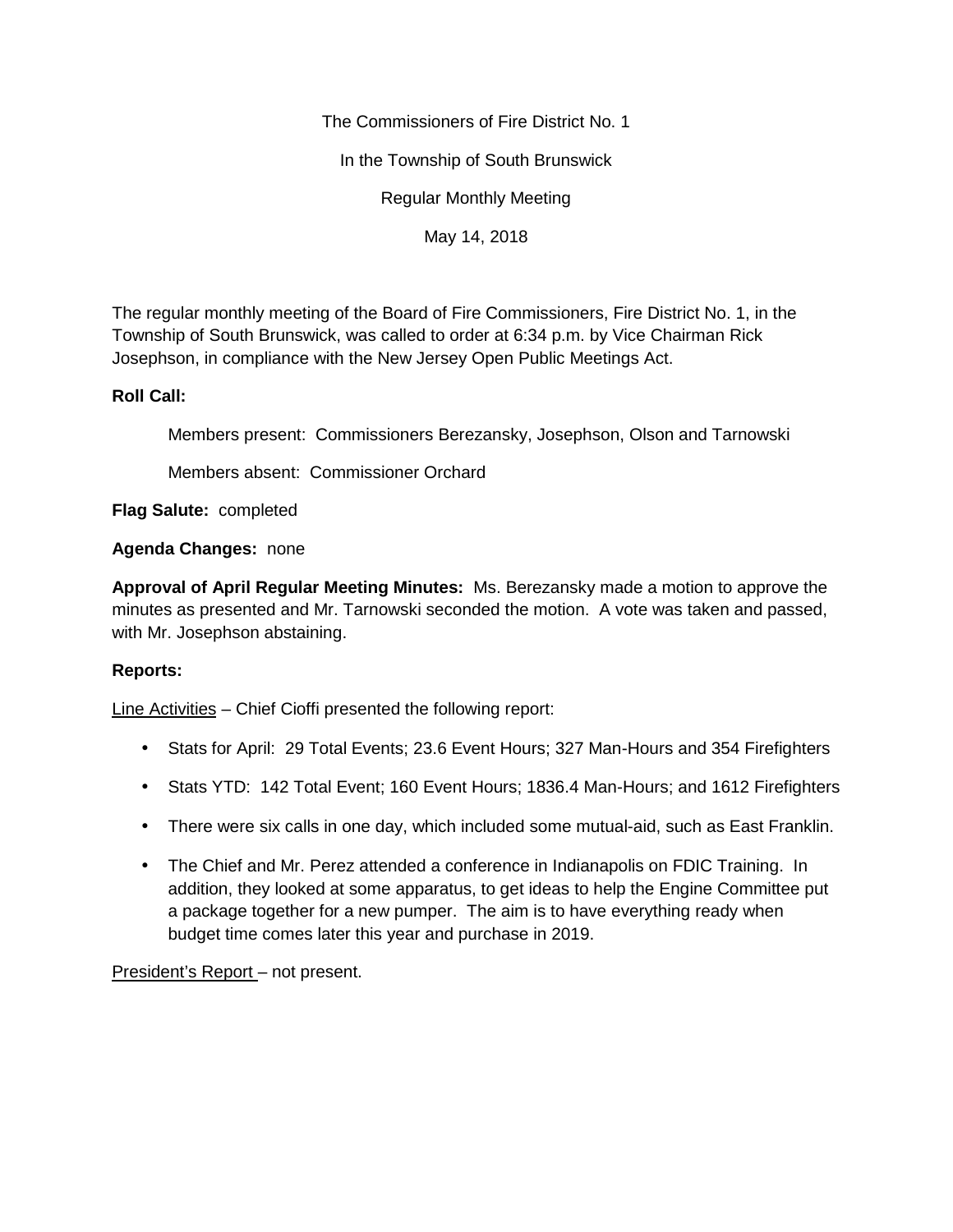Treasurer's Report/Voucher List – Ms. Berezansky presented the report (file copy attached). She reported that all bills have been paid. After review of the Voucher List, Mr. Tarnowski made a motion to accept the List as presented and Mr. Olson seconded it. A vote was taken and passed unanimously.

Secretary's Report – Mr. Olson had nothing to report.

Fire Coordinator's Report – Mr. Perez reported the following:

- 1. A window, at Station 23, was broken by a rock kicked up by the landscaping equipment. As it was a Pella window, that company will come out to fix it. The landscaper will take the cost off the next bill.
- 2. The electrical pole in front of the Station was hit by a car, which drove it 2-3 ft., which in turn, broke the electrical service into the Station. Once PSE&G replaces the pole, then an electrician will come in to access what repairs need to be done at the Station. It was noted that the cable service was also taken out.
- 3. A member of the Fire Company had contacted Lincoln Financial to look into taking money out of his/her account, in order to purchase a house. LOSAP has no policy to cover this issue, however, if the Company adopts a policy of its own, they will honor the request. Mr. Braslow will research the legality of such a policy and if OK, he will draft a policy up to be discussed at next month's meeting.
- 4. Two quarters of the Life Insurance are being paid this month, as the Life Insurance company forgot to send the bill. There is no disruption in policy coverage.

Chairman's Report – no report

Standing Committee Reports –

*Fire Company Liaison –* no report.

*Rescue Squad Liaison –* nothing to report.

*Public Relations –* website is up to date.

*State Association –* the next meeting will be in June.

*Insurance –* all is OK